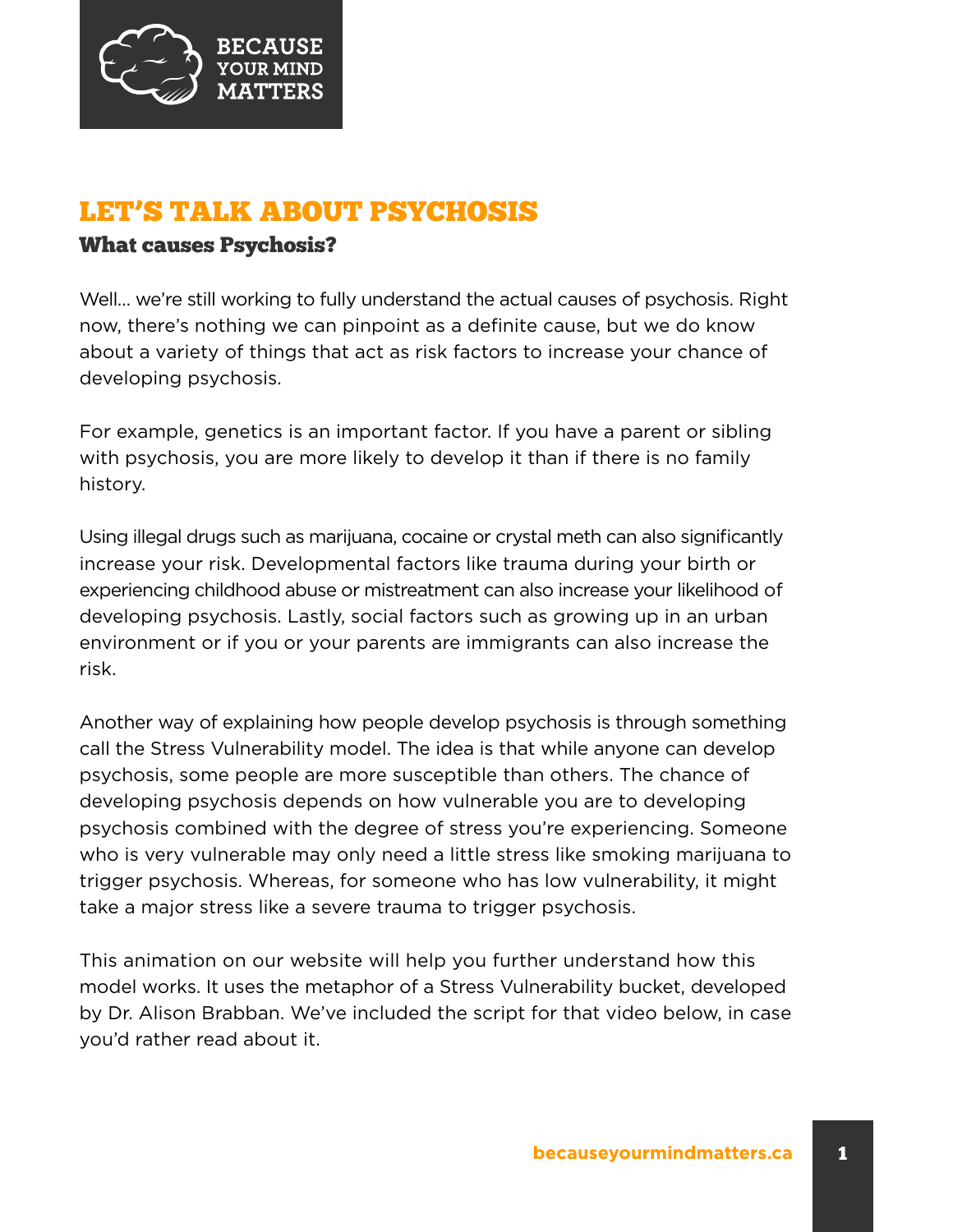

## The Stress Bucket Analogy

Stress is a normal part of life. Effectively managing stress is important to feeling well, and avoiding mental health problems.

Stress overload is one of the factors that can trigger psychosis. We all have different capacities for stress in our lives. Think of this bucket as your capacity.

Your bucket may be large or small. Everyone's is a different size, based on their genetic and social backgrounds, and events in their lives.

See this faucet? It represents all the sources of stress in life: school, work, relationships, finances, moving your home…and so many more things. Stress results from positive experiences as well as negative ones. And nobody's life is stress-free.

As long as your bucket can hold the amount of stress in your life, you're handling it all fine.It's when your bucket overflows that things can go wrong. So it's important to stop that from happening.

Having a big bucket means you can tolerate lots of stress. Or if it's small, you're more affected by stress. And while you can't change the size of your bucket, you can change the way you manage stress to reduce the flow, such as avoiding work overload, or making time to relax.

It's also important to have strategies for reducing stress, so it won't overwhelm you. Positive ways of coping, like regular exercise, getting enough sleep, relaxing, sharing your feelings, or even medications prescribed by your doctor can help lower the level of stress in yourbucket… like punching holes in it for the stress to drain out.